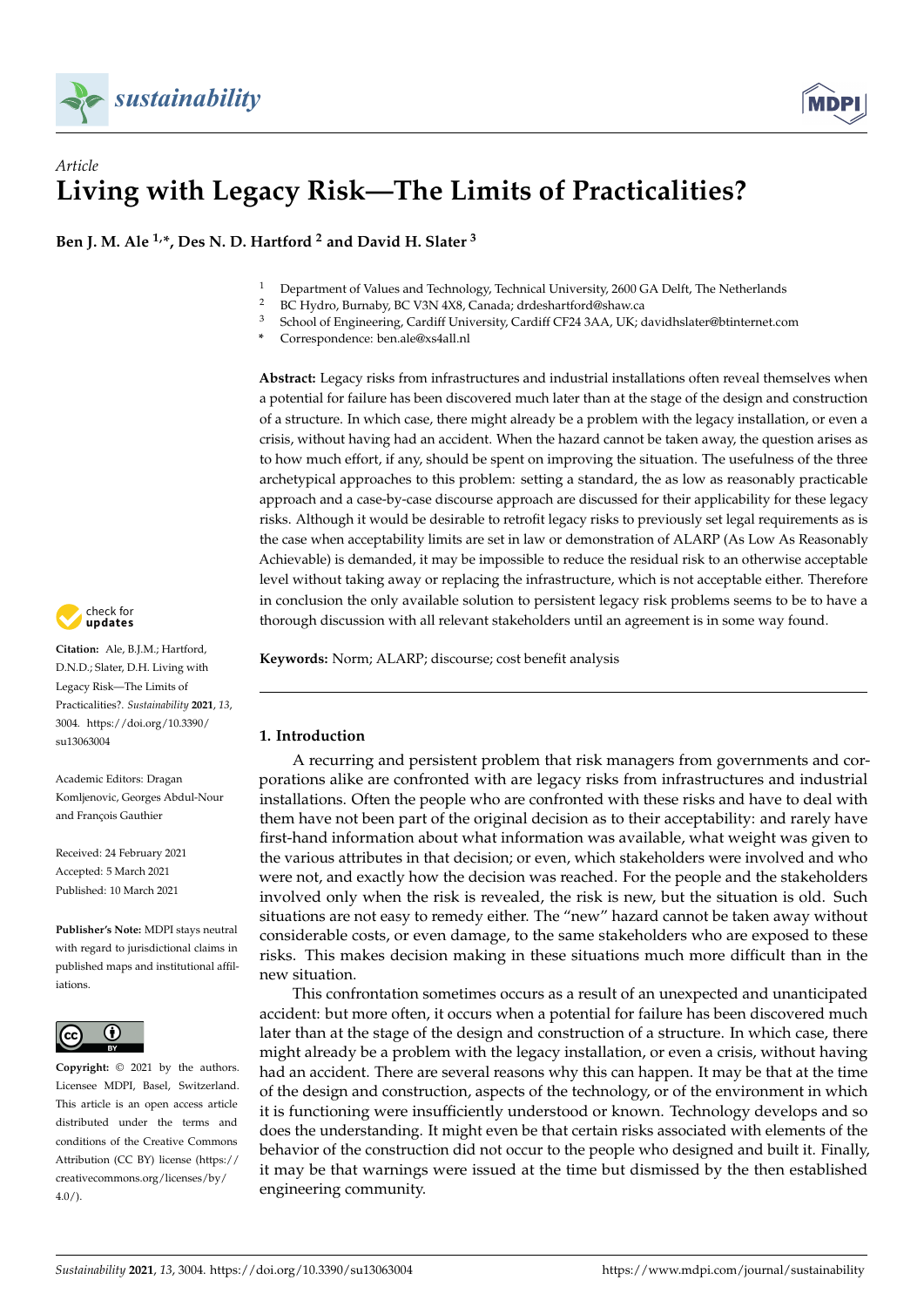Given that the hazard cannot be taken away, the question arises as to how much effort, if any, should be spent on improving the situation. It should be borne in mind that in a case where the hazard cannot be taken away, the only remaining option is to reduce the probability. The decision therefore becomes a decision on risk and the acceptability or tolerability of it.

In this paper we consider the usefulness of the three archetypical approaches to this problem: setting a standard, the ALARP (as low as reasonably achievable) approach, and a case-by-case discourse approach [\[1\]](#page-12-0). The paper contributes to the understanding of which decision-making methods are most applicable to legacy risks, especially for large infrastructures that cannot be removed nor easily updated.

#### **2. Spectrum of Industrial Installation Types**

The many types of industrial installation can be considered in terms of a spectrum that ranges from large, fixed installations such as dams, major bridges, and tunnels that are difficult and expensive to remediate; to light industrial installations that can be readily adapted and improved in the light of advances in science and technology. Large complex installations such as nuclear power plants represent an intermediate category, where some aspects of the functioning of the installation can be improved with technological advances.

Structures such as dams, bridges, and tunnels largely function in a passive way, absorbing the forces that are applied to them over a wide range of force fields. All structures share this force absorption characteristic to some degree (e.g., nuclear pressure vessel and tanks in industrial installations). However, as one moves across the spectrum from the large fixed civil infrastructures to light industrial installations, the functioning of the installation often involves processes that require evermore "active" control. The greater the role of technology in the safe functioning of the installation, the more amenable the installation is to function and therefore safety improvements. At the same time, such installations become obsolete relatively quickly in comparison to what can be achieved by more up-to-date installations. Such complex installations can also experience normal accidents, where interactions and interdependencies between the many parts of the system combine to cause an accident, even though each part is operating within its normal limits.

The large fixed passive infrastructures become obsolete much more slowly in comparison to lighter industrial facilities and often provide useful service over multiple economic evaluation horizons. Such infrastructures are often fully depreciated in accounting terms long before their useful life is over.

#### **3. Deterministic Standards of Acceptability**

The designs of many industrial installations are defined in terms of design rules that are often termed "good practice of the day". These "good practices" that have proven to be reliable over many years have evolved slowly over many years even centuries, sometimes anchored in physical principles that have been understood to varying degrees over millennia. Deterministic analysis aims to demonstrate that an installation is tolerant to identified hazards and faults that are within the "design basis", thereby defining the limits of safe operation.

Deterministic safety analyses are normally supplemented by further specific information and analysis such as information and analysis relating to fabrication, testing, inspection and evaluation of the operating experience. A great deal of nuclear engineering is anchored in deterministic standards. However, nuclear power plants and other similarly designed complex installations can experience normal accidents and catastrophic failures. The fact that such failures can and do occur necessitates a broader view of safety standards than strict adherence to deterministic norms and established good practices. Probabilistic safety analysis is intended to provide an additional contribution to demonstrating that the possible different plant states are acceptable, and that the possibility of certain conditions arising that could lead to some type of failure is remote. This raises the questions of the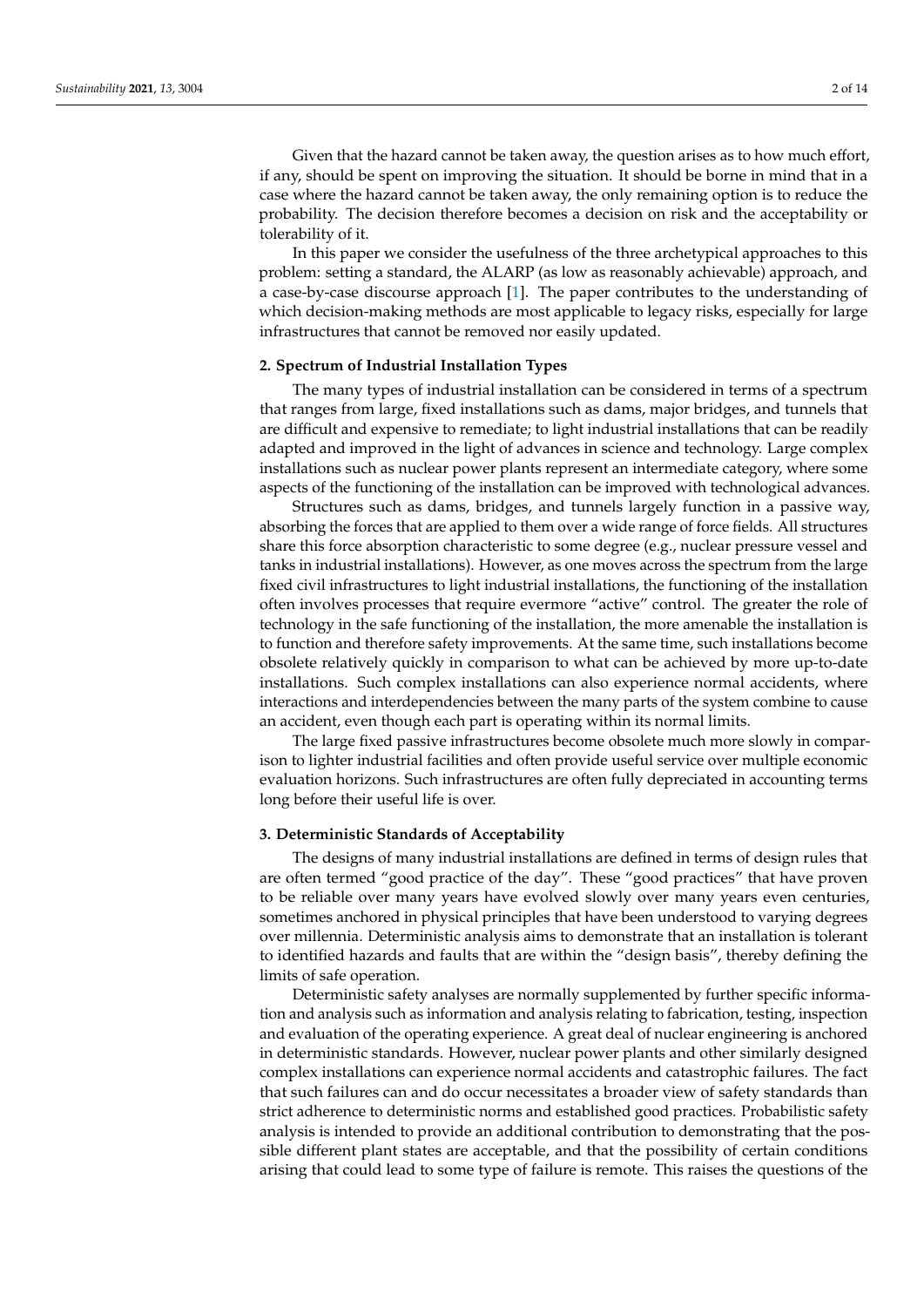meaning of the term "remote", and the means of demonstrating that such a condition has been achieved.

#### **4. Risk Standards of Acceptability**

In a few countries, levels of acceptable risk are specified by law. The Netherlands is a well-documented example [\[2](#page-12-1)[–4\]](#page-12-2). In the Netherlands these levels are expressed as localized risk (LR). Localized risk is defined as the frequency (/yr.) that an individual who is permanently present at a specific location could be killed as a result of an accident, or incident at a nearby hazard source. For sea defenses the maximum allowable LR is  $10^{-5}/yr$ . For gas-exploitation induced earthquakes, this level is also set at  $10^{-5}/yr$ . For industrial installations the level is set at  $10^{-6}/yr$ .

The law does not demand that the levels of risk outside industrial premises, or on any other location cannot be higher than that level. The law however does require that no housing—or buildings with similar vulnerability, such as hospitals—can exist at locations where the acceptable levels are exceeded. This means that no new houses can be built at locations where the acceptable level of risk is exceeded and that should there be houses in such an area, that they have to be removed. This also means that new activities and developments that would lead to exceeding the acceptable level at locations where houses are already present are prohibited.

The difference between acceptability of an order of magnitude between industrial installations on the one hand and flood protection and protection against induced earthquakes, on the other, has a simple reason: available budgets. The original acceptability level for sea defenses dates from the middle of the previous century and was revised early in this century.

#### *4.1. Sea Defenses 1950s*

The defense of the Netherlands against floods has a long history. After the second World War and the flood in the 1953 design criteria for these defenses were based on probabilistic reasoning. They were and still are expressed in design overtopping probabilities.

In 1953 a flood in the Netherlands caused serious damage over large areas of the country. On February 1st of that year, as a result of a storm surge combined with spring tide, i.e., a flood level that was increased by astronomical phenomena, the sea defenses in the south west of the Netherlands collapsed. There were 90 large holes and 500 smaller breaches in the dike system. Of the total length of 1000 km almost 500 km was damaged and 23 km was completely washed away. In the disaster 1835 people were killed and 72,000 people were evacuated. A year after the disaster 5565 persons still could not return to their homes. In addition, 47,000 cattle and 140,000 poultry were killed. Of the buildings, 3000 houses and 300 farms were completely destroyed and a further 40,000 houses and 3000 farms were damaged. The total expenditure was 1100 million guilders (Guilders 1953. Today's value: 8.4 billion Euro), of which 390 million guilders was for the repairs to the water defenses.

After the flood disaster in 1953, a commission called the DELTA commission was appointed to advise the government on measures to be taken to prevent the recurrence of such an event. The process that led to the final recommendations of the commissioners remains somewhat hazy. Several authors [\[5](#page-12-3)[,6\]](#page-12-4) suggest that for the probability of a flood, they found 1 in 10,000 a nice number and that the factor was chosen accordingly. From that followed the height of the defenses. The costs of the works would be 2 billion guilders to be spent over the duration of the works of 25 years, which the commission thought was reasonable given the costs of the 1953 disaster of about 1 billion. The yearly costs would be 0.5% of the GDP. There is no definitive information of what the commission had in mind with respect to the individual risk of death. The estimates on the basis of past floods amount to 1% of the population exposed given a flood [\[7\]](#page-12-5), which makes the resulting average risk of drowning by floods for the Netherlands population  $10^{-7}/yr$ . and the maximum approximately  $10^{-6}/yr$ .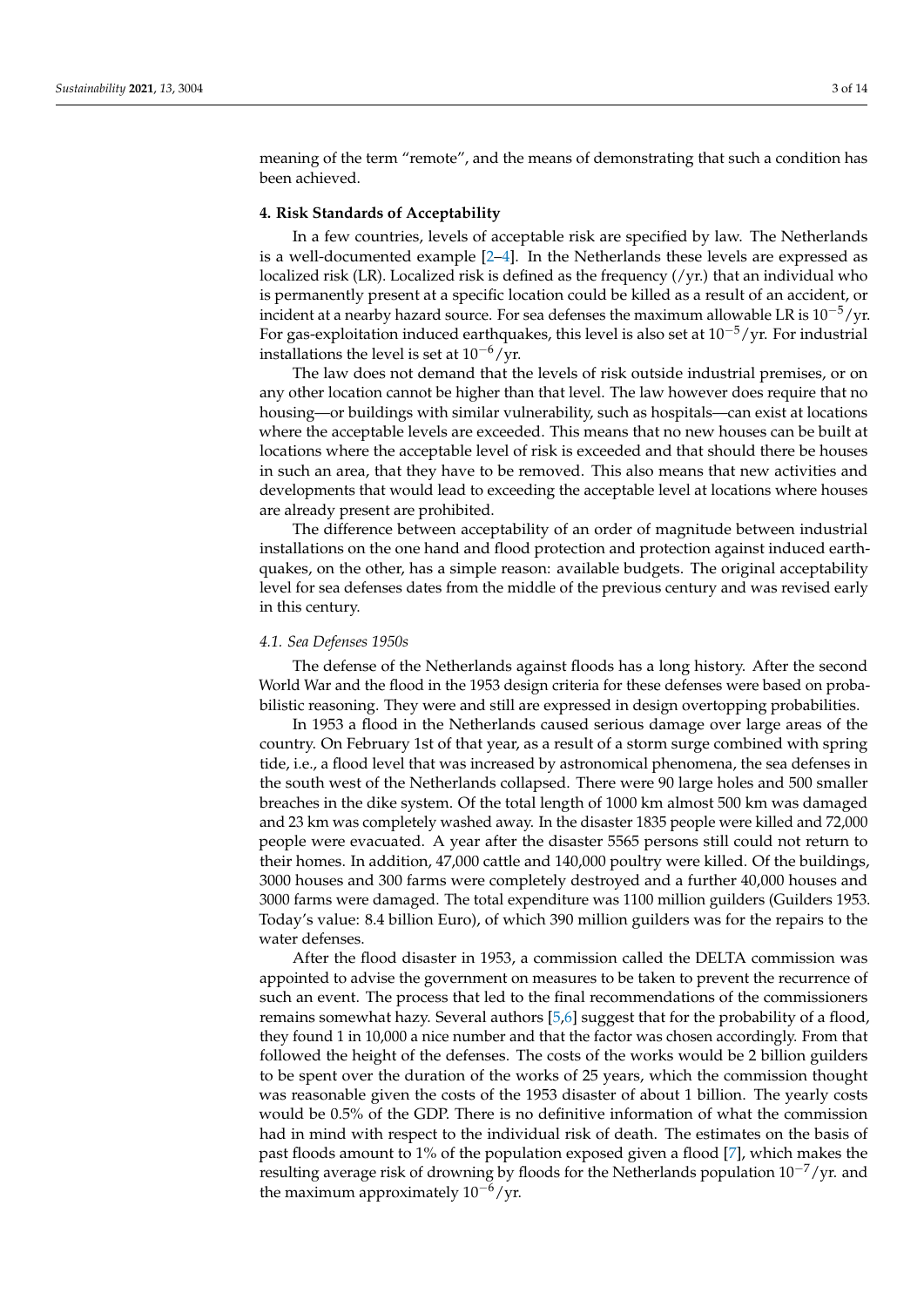#### *4.2. Industrial Risks*

In the late 1970s and early 1980's several disasters occurred in the chemical industry. In Europe, it was decided to issue a directive to encourage the Member States to explicitly consider the hazards of chemical plants in decision making. The "Directive on Major Hazards" [\[8\]](#page-12-6) initially only contained provisions regarding mandatory reporting on the hazards. This directive is commonly known as the Seveso directive. In later changes, the scope of the directive was extended to include considerations about probability, reflections on safety management and the obligation to take into account the potential hazards in spatial planning. The most recent version was adopted in 2012 [\[9\]](#page-12-7).

In the Netherlands the discussion on how to deal with these risks culminated in the document "Premises for Risk Management" [\[10\]](#page-12-8), which in the preliminary form, was presented as an annex to the Indicative Multi-annual Program for the Environment of 1986–1990 [\[11\]](#page-12-9). Later it was presented in the expanded form at the first National Environmental Policy Plan. "Premises"—as the document is commonly called—attempted to offer an organized general solution for risk problems.

In "Premises", limits for the acceptability of individual risks and societal risks were presented. The individual risk limits were among others based on the risk of traffic and the risk of floods. It was generally assumed that the average risk of drowning by floods for the Netherlands population was 10<sup>-7</sup> [\[10\]](#page-12-8) (p. 7).

Another argument was that the costs of the policy given these limits were not excessive. The maximum individual risk was set at  $10^{-6}/yr$ . For societal risk the limit, which was already set for LPG activities in 1983 [\[12\]](#page-12-10), was extended to all man made "environmental (Risks that were in the policy remit of the ministry of environment. This included the safety of chemical installations and the transport of dangerous materials.)" risks—i.e., risks that were in the policy remit of the ministry of environment. This included the safety of chemical installations and the transport of dangerous materials—at  $F = 10^{-3}/N^2$  per year where F is the cumulative frequency of accidents with N victims or more [\[10\]](#page-12-8). So, it was not a surprise that the major flood defenses adhered to the limits of "Premises" as these limits were in part derived from them. These obligations have been implemented in the Netherlands in the Decree on Major Accidents.

#### *4.3. Floods Revisited*

In 1992 another commission was appointed to investigate whether the principles defined by the Delta commission were appropriate. This commission considered the individual risk explicitly and compared them with the risk limits for industrial installations, which were defined in "Premises for risk management [\[10\]](#page-12-8)". The value derived by the commission was low, as compared to the  $10^{-6}$  limit defined in "premises", and therefore they did not consider these risks a problem, even when taking the uncertainties into account [\[13\]](#page-12-11) (p. 53)

In 2009 the responsibility for flood protection was put in an agency: The Delta Commissariat headed by the Delta Commissioner. All the dyke rings were listed together with the current estimates of the corresponding overtopping frequencies. In parliament it was announced that a further evaluation of risks would lead to an update of these values. The results of these updates prompted the government to rethink the necessary levels of flood protection. The overtopping frequencies were found not only to be much higher that originally assumed, but also they would increase further, due to rising sea levels.

The final word so far has been given in the letter of the minister of April 26, 2013 [\[14,](#page-12-12)[15\]](#page-12-13) in which the government states that the basis for the policy will be that nowhere, the local individual risk of drowning in a flood will be larger than  $10^{-5}$ . It is stated explicitly in this letter that this is higher than the limit for industrial installations. This is argued by the fact that flood risks have a natural cause and industrial risks are man-made. Lowering the risks further was deemed too costly although it should also be noted that whereas the original Delta committee deemed a yearly expenditure of 0.5% of the GDP a reasonable cost level, this cost of the water defenses in the early 21st century only amounted to 0.15% of the GDP.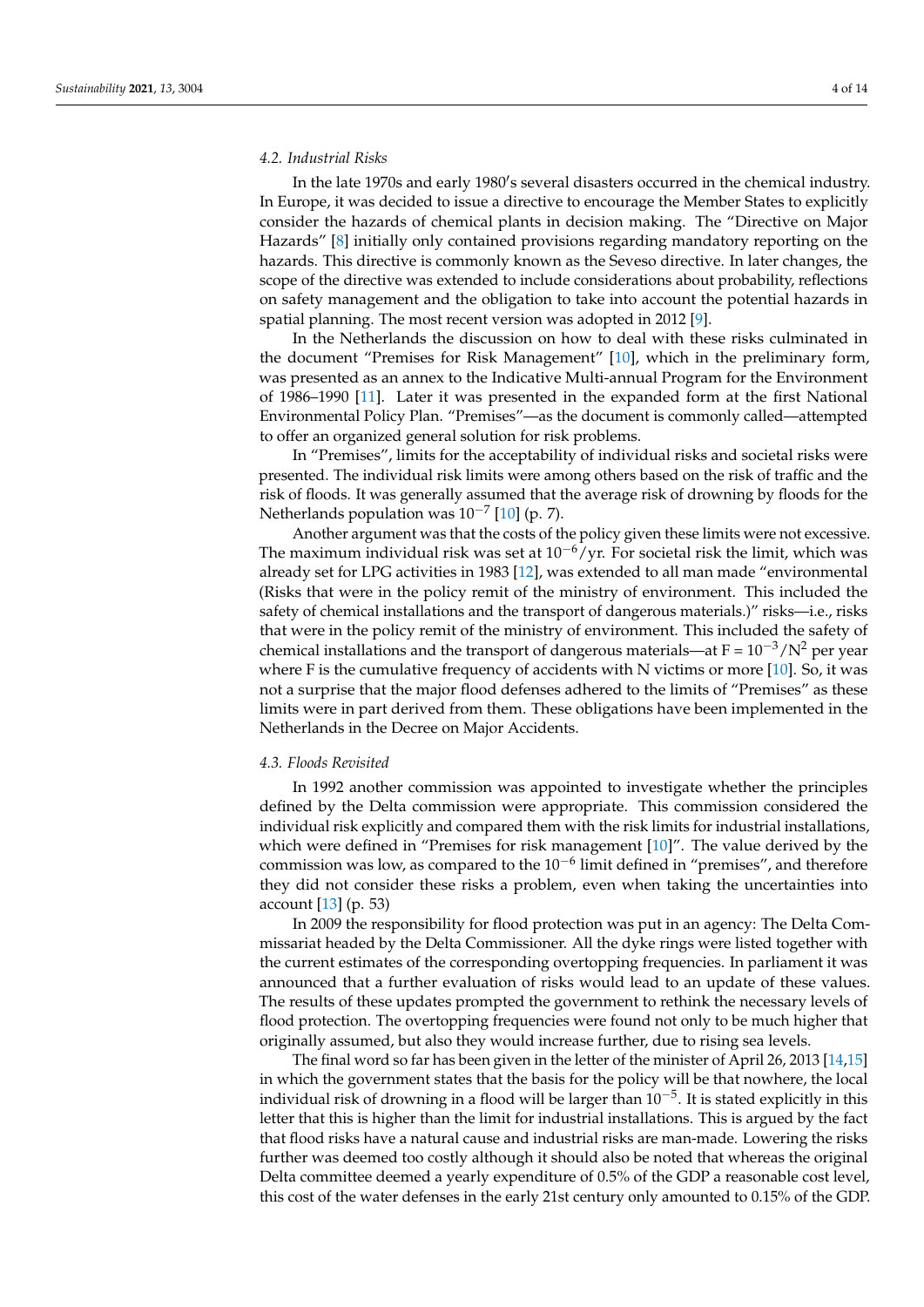The design criteria for the sea defenses were, and still are, expressed in design overtopping probabilities. Over time there has been considerable confusion as to what these numbers mean in terms of risk for people. Sometimes the probability of flooding is taken as equal to the probability of overtopping, sometimes it is taken as only 10% of these values, although in reality it may be higher. Similarly, the probability of drowning is taken sometimes as 1% of the probability of flood, sometimes as 10%. Sometimes the effect of evacuation is taken into account, sometimes it is not.

The assumption that on average the individual probability of death by drowning from flood was approximately  $10^{-7}/yr$ . seems to have been too low an estimate. The current design base maximum individual risk of death by floods in the Netherlands was  $10^{-5}/yr$ . Due to the distribution of the risks in the low-lying parts of the country the average individual risk was lower, but currently along the rivers the risk could be higher than 10−<sup>5</sup> .

#### *4.4. Induced Earthquakes*

In 1959 an extensive gas reserve was discovered under the Netherlands; specifically, in the province of Groningen. The field proved to be one of the largest in the world. Many more fields were discovered since. They are much smaller. The state of the Netherlands developed joint ventures with private operators to develop and exploit these fields.

Extracting natural gas leads to compaction in the underground and thus to subsidence. In the 1960s it was thought that the subsidence would be some 20 cm. Ten years later the estimate was 100 cm, subsequently corrected to 25 cm (1974). In the years to follow the estimates rose and sank. The current estimate is 50 cm. In all cases it was claimed that there would be no earthquakes and Groningen would stay above sea level.

At the end of 1986 earthquakes started to occur. From then on, the rate of occurrence steadily increased, as did the maximum magnitude. These earthquakes are not only a continued nuisance and disturbing events for the citizens, they also have caused and still cause considerable damage. Although the population density is relatively low, there are some 200,000 houses in the area, many of which are designated monuments.

It took about 30 years before the government decided what to do about the earthquakes and the damage. Finally, in 2017, after the state council judged that the damage levels were unacceptable, it was decided to reduce gas extraction, pay for the damages and reinforce the houses in the exposed areas. For reducing the risk to  $10^{-6}/yr$ . it would have been necessary to demolish the existing houses and build new ones. This was considered too intrusive and too expensive. Therefore, rather than using the limit of industrial activities, the government used the maximum acceptable level for floods:  $10^{-5}/yr$ .

#### *4.5. Upward Tendency*

It is often stated that the existence of limits of risk would lead to industries letting the risk drift upwards to the limit; and therefore, that limits of acceptability would increase in the longer term. It should be noted though that there are many instances where further limits are introduced to keep negative effects under control, or reduce them. The introduction of maximum speeds in traffic, reduces the consequences of all accidents and thus the frequency of serious accidents and the concentration limits of chemicals keep food quality and the addition of potential harmful additives under control. It is possible that in some isolated instances the effect is the opposite: people tend to drive at the maximum allowed speed even when it would be more prudent to reduce speed. However, on the whole a maximum speed is beneficial.

It should also be noted that under Roman law everything that is not explicitly forbidden is allowed [\[16\]](#page-12-14). Clear indications of what the limits are give certainty to entrepreneurs and the population alike, of what is allowed under the law and what is not. This makes processes such as applying and approving a permit largely predictable and gives all parties the legal certainty that forms one of the corner stones of the Roman law system.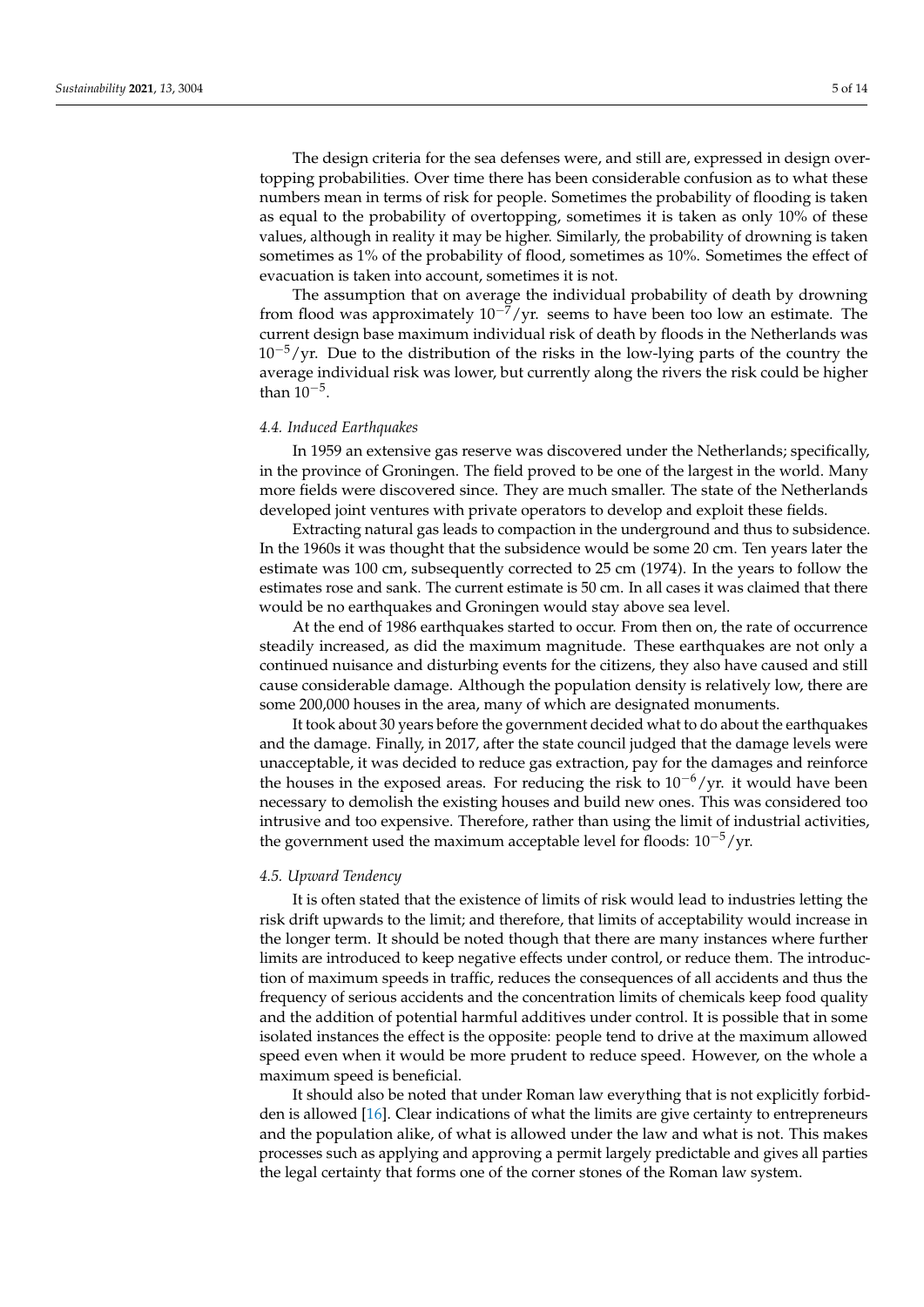### *4.6. Normative Approach*

From these examples it can be seen that a normative approach is possible, but meaningful levels of acceptability can only be set for defined categories of activities, such as major hazard industries, or the transport of hazardous materials.

If it is found that a risk is higher than anticipated—as is the case in the earthquake example—or is increasing—as in the sea defense example—it is often too costly or even completely unfeasible to reduce these risks to bring them in line with existing standards.

While the normative approach is a possible policy option that has several beneficial attributes, it is not always an acceptable policy option. For instance, it may be that the circumstances of an accident frame the acceptability of the risk. For instance, the acceptability of a risk associated with natural hazards such as dike failure caused by unprecedented high tides coupled with severe storms and snowmelt from the highlands, could well be more readily accepted than say a failure of a hydro dam due to mismanagement of the water, even if the numerical values of the preaccident risk are numerically similar.

#### **5. As Low As Reasonably Practicable**

Many countries have a policy that can be characterized by some form of as low as reasonably practicable (ALARP). In this realm there are more acronyms such as ALAP (as low as possible), ALARA (as low as reasonably achievable), SFAIRP (so far as is reasonably practicable), BPM (best practical means), BTM (best technical means), and BATNEEC (best available techniques not entailing excessive cost). Although they are generally thought of meaning the same thing, the differences are not just linguistic. Further, there is no law of nature that defines these terms, rather they are policy constructs. Their meaning and interpretation in practice is determined by the policy makers in a particular (macro) policy context. The use of one of these terms in one jurisdiction might well be slightly or even significantly different.

#### *5.1. ALAP*

ALAP stands for as low as possible [\[17\]](#page-12-15). Although initially this was the aim policies directed at the protection of human lives and the environment against the collateral damage of not only technology but also medical procedures and diagnostics. The ALAP principle has its roots in ethical principles of medicine—do no harm—which go back centuries, and may even go back to Hippocrates [\[18\]](#page-12-16). However, not doing harm may come at a cost, the ultimate cost being not to embark on a venture that brings collateral damage, even if that venture also brings benefits. The medical corollary that the cure should be better than the illness translates into the more common cost benefit analysis. It should not only be possible—in principle—to lower the collateral damage, it should also be reasonably worth the cost. From this, two principles arise, which often are considered to be the same, but they really are not: ALARA (as low as reasonably achievable) and ALARP (as low as reasonably practicable).

#### *5.2. ALARA*

The ALARA principle is directed at reducing the collateral damage as far as possible using reasonable efforts. The ALARA principle can demand a one-off solution to reduce or eliminate the collateral damage, which may have to be designed especially for this one occasion. This implies that one has to look for and investigate in each case whether a solution is possible and make a judgment whether the effort and expense can reasonably be demanded. A derivative of the ALARA principle, first promulgated by the Alkali Inspectorate in the UK in the 1870s, as best practical means, (BPM) [\[19\]](#page-12-17), is the requirement of using the best technical means (BTM) [\[20\]](#page-13-0). In the ALARA approach costs are considered but the main consideration is whether it is technically feasible to reduce the collateral damage. If it is feasible it should be done.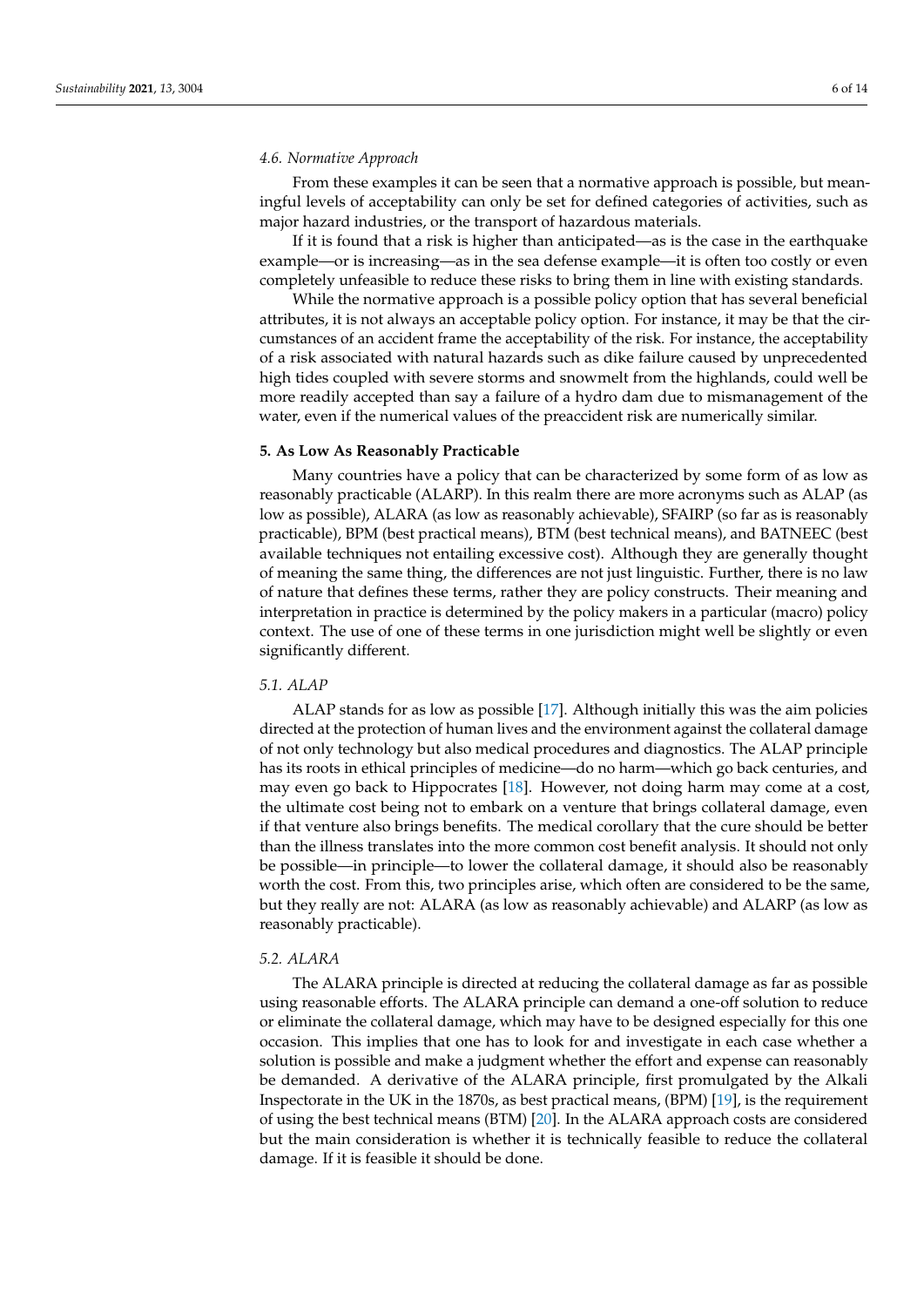### *5.3. SFAIRP, ALARP, and Tolerability of Risk*

The ALARP principle goes a step further towards considering the costs of damage reducing measures. The practicable element means that a solution should not be a one off. It should be applicable in other, similar situations and it should preferably be done before. The concept of best available techniques (BAT) falls under this approach. Best available techniques (BAT) are defined by EC Directive 96/61 [\[21\]](#page-13-1) as: "the most effective and advanced stage in the development of activities and their methods of operation which indicates the practicable suitability of particular techniques for providing the basis for emission limit values designed to prevent, and where that is not practicable, generally to reduce the emissions and the impact on the environment as a whole". This definition implies that BAT not only covers the technology used but also the way in which the installation is operated, to ensure a high level of environmental protection as a whole. BAT takes into account the balance between the costs and environmental benefits.

ALARP is the acronym used worldwide for this principle. However, the original British formulation reads so far as is reasonably practicable (SFAIRP). The application and interpretation of the SFAIRP or ALARP principle leans heavily on a verdict on the case of Edwards v. National Coal Board in 1949 [\[22\]](#page-13-2). In the case the court stated that "Reasonably practicable is a narrower term than 'physically possible' and seems to me to imply that a computation must be made by the owner in which the quantum of risk is placed on one scale and the sacrifice involved in the measures necessary for averting the risk (whether in money, time or trouble) is placed in the other; and if it be shown that there is a gross disproportion between them, the risk being insignificant in relation to the sacrifice—the (person on whom the duty is laid) discharges the onus on them (of proving that compliance was not reasonably practicable)". The ruling implied that the risk must be insignificant in relation to the sacrifice (in terms of money, time or trouble) required to avert it: risks must be averted unless there is a gross disproportion between the costs and benefits of doing so.

The application of SFAIRP in the United Kingdom is inextricably linked to the regulatory regime where the UK safety regulatory tradition, to which SFAIRP and ALARP belong, has always involved the regulator negotiating a safe situation with the duty-holder against the background of compulsory powers if the negotiation breaks down. This contrasts with other important approaches, which place critical reliance on fixed non-negotiable standards, conformity with which is held to be "safe".

In essence, SFAIRP implies that nothing is ever wholly "safe", but there has to be a process whereby duty-holders must show that they are doing whatever they reasonably can to reduce risk, taking into account what is technically possible, what is good practice, and what is the cost in money and trouble of doing better. Of course, the SFAIRP approach implies the existence of a powerful, well-informed, and challenging regulator. "Good practice" is regarded as the minimum requirement, so that, for example, a published standard that is accepted by the government will be regarded automatically as reasonably practicable and will be enforced by the regulator.

Although the Edwards judgment referred to a "computation", it did not describe how the computation might proceed. The term ALARP first arose with the UK Central Electricity Generating Board (CEGB) in the context of the British nuclear program as a numerical equivalent to SFAIRP. However, the manner in which the concept was used in the industry and interpreted and enforced by the regulator was considered by the Sizewell B Inquiry (1983–1986) to be incomprehensible to a public increasingly concerned at the risks posed by nuclear plants. The Sizewell Inspector demanded that UK Health and Safety Executive should describe the challenge process that it used in its function as nuclear regulator clearly and also explain why the public should accept the residual risks as "tolerable". The explanation needed to include both the technical and the political dimensions. On that basis, the company was sent away to redesign an automatic safety system to comply with their stated criteria.

The underlying philosophy implies from the start that some degree of risk is always present in any human activity and must be tolerated; and even adherence to good practice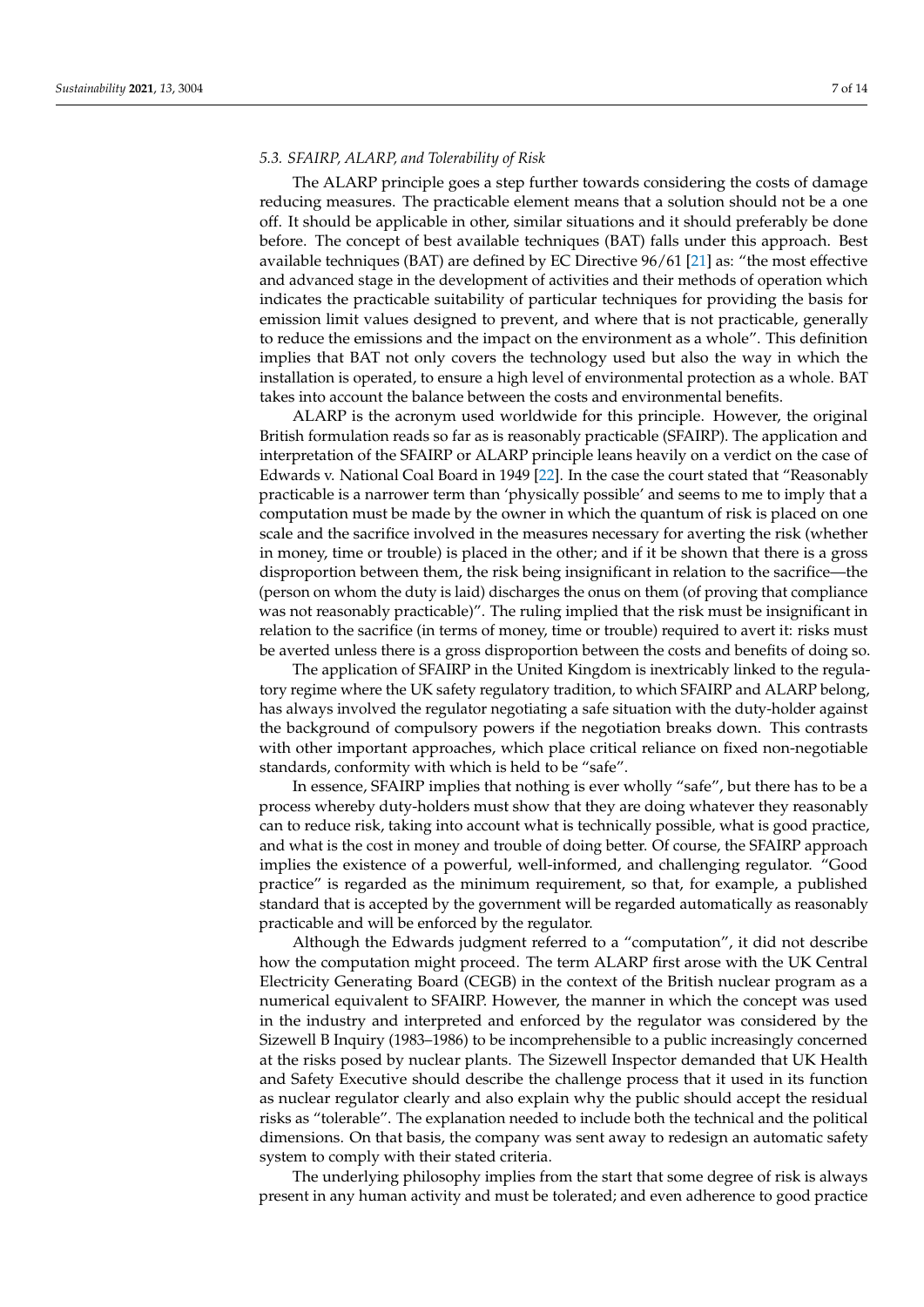will not alter that situation. A deterministic view that adherence to engineering standards and judgment can be accepted as sufficient in itself, is implicitly rejected. The view, often associated with the deterministic approach, that where a standard includes a numerical goal (as for example with exposure limits for chemicals) the number must be as low as is technically achievable, is also implicitly rejected. Thus, in the negotiation of exposure limits, the approach in the United Kingdom has been that it is best to recognize risk and commercial realities and to favor a higher number while relying on strict but flexible regulation to achieve the best available solution in particular circumstances. This does not exclude decisions that particular hazards should be banned altogether.

The approach assumes a malleable risk situation, and indeed, most situations in industry are malleable. Those that are less so, for example in the case of fixed structures with a long-life expectancy, and which can only be reinforced at great expense, are in principle less suited to the approach. An intermediate category is that of complex, large scale operating plant, as in the nuclear industry in relation to which the "Tolerability of Risk" (ToR) idea originated. Here the approach has been to establish the initial design process and also to secure the establishment and satisfactory maintenance of a "safety case", in reference to which modifications can take place with regulatory concurrence during the plant's lifetime. Such an approach is incorporated in the European Union's major hazard arrangements for non-nuclear high hazard plant. In the case of large fixed installations such as bridges or dams, the "Tolerability of Risk" approach has less applicability. In these latter cases the engineering is usually considerably less complex than in an operating nuclear power plant, and it is perfectly sensible to define an overall risk goal in numerical terms and design to it, while of course maintaining a careful watch to ensure that the risk situation does not deteriorate. In this context, the application of ALARP applies a largely static downward thrust to maintain the risk at an already low level.

When applied to the complex plant, both SFAIRP and ALARP incorporate a dynamic downward thrust, which seeks to ensure that avenues for risk reduction are identified at the design stage and during plant lifetime, and are undertaken if any increment of risk reduction is both technically feasible and its cost can be justified in terms of the expected reduction in risk.

This downward thrust implicit in SFAIRP and ALARP is expressed in the ToR diagram (Figure [1\)](#page-8-0). The diagram incorporates an "ALARP area" below the limit of tolerability where the risk is considered to be tolerable in the interim, and above the area where the risk level is negligible or generally acceptable. The process of risk reduction operates in the "ALARP" area. The diagram also takes account of a secondary idea borrowed from the legal meaning of "SFAIRP", namely that it is not enough to accept a risk on the basis simply that the cost of further improvement is likely to exceed the associated gain in safety; there should be an element of "disproportion" in favor of risk reduction. This idea is incorporated in the ToR concept as applying (only) where the residual risk is thought to be in the upper part of the ALARP spectrum. It takes account of the fact that risk estimates are always approximate—implying that the real level of risk could exceed the limit of tolerability even if the available calculations suggest that this is not the case. This concept of "disproportion" means in effect that greater efforts have to be made and perhaps more expense incurred to get risk levels down so long as they remain high, i.e., not far below the limit of tolerability.

With the application of the ALARP principle, the costs therefore still must outweigh the benefits by a large margin, which is sometimes called excessive. This led to another principle, BATNEEC: best available techniques not entailing excessive cost.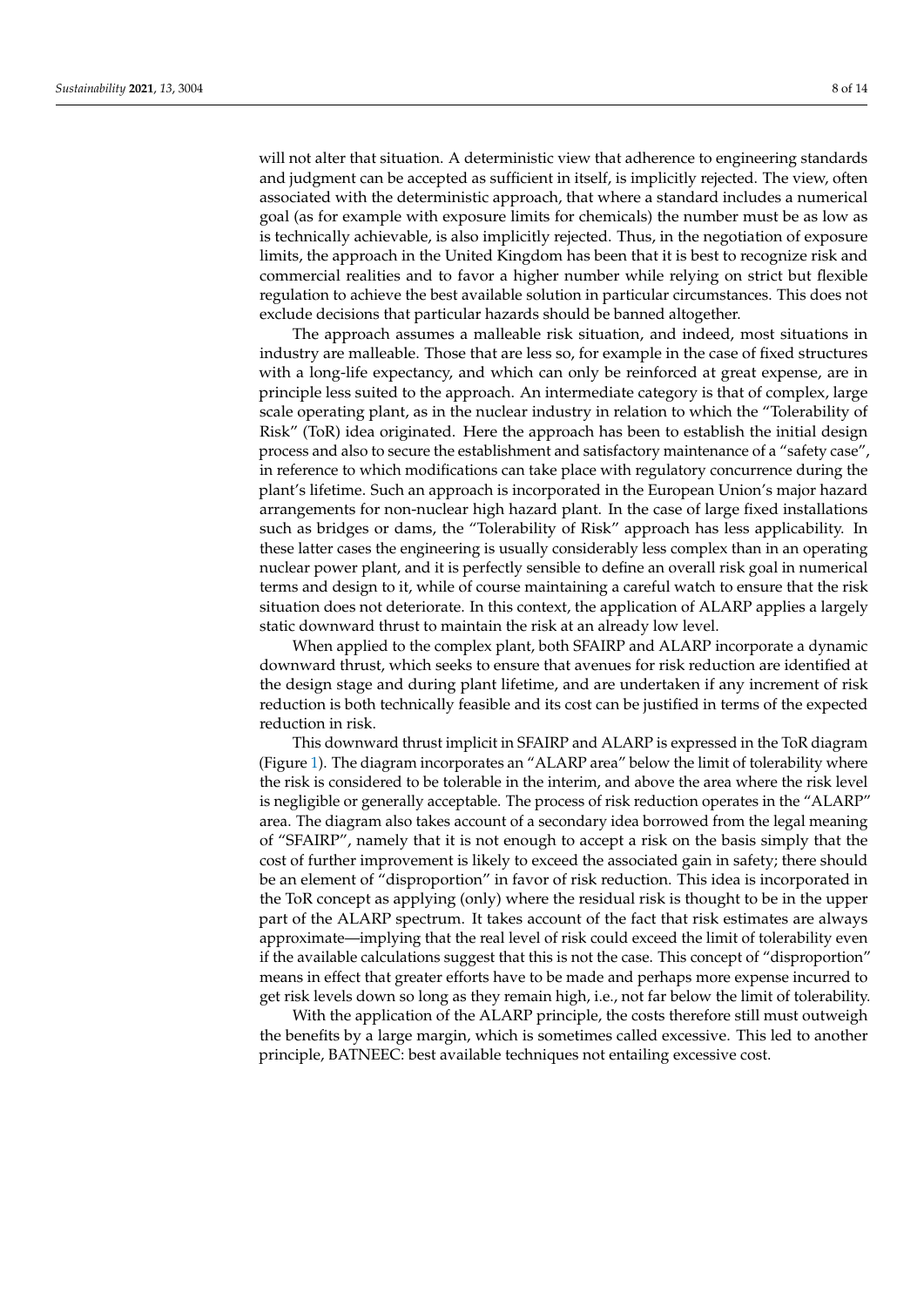<span id="page-8-0"></span>

**Figure 1.** Tolerability of risk diagram [\[23](#page-13-3)]. **Figure 1.** Tolerability of risk diagram [23].

#### $N$ *5.4. BATNEEC*

The BATNEEC principle is used primarily in the UK's Environmental Protection Act and was a more nuanced version of the best practical means (BPM) [\[23\]](#page-13-3). Each company or continuing to operate an existing plant under the Environmental Protection (Prescribed Processes and Substances) Regulations 1991 and its subsequent amendments. The company<br> must demonstrate that they are using the best available techniques not entailing excessive  $\mathcal{L}$ cost, (or equivalent to that prescribed in "Guidance Notes" by the regulator) to prevent<br>cost, (or equivalent to that prescribed in "Guidance Notes" by the regulator) to prevent release. Available, in this context, means procurable, that is generally accessible but does not necessarily imply that the technique is widely used or only available locally. Therefore, in BATNEEC "available" goes further than "practicable" in ALARP in that BATNEEC does  $\epsilon$  cost, (or excessive cost, (or equivalent to the regulator) to the regulator  $\epsilon$  or  $\epsilon$  or  $\epsilon$  or  $\epsilon$  or  $\epsilon$  or  $\epsilon$  or  $\epsilon$  or  $\epsilon$  or  $\epsilon$  or  $\epsilon$  or  $\epsilon$  or  $\epsilon$  or  $\epsilon$  or  $\epsilon$  or  $\epsilon$  or  $\epsilon$  or  $\epsilon$  or  $\epsilon$ not demand the application of solutions that are difficult to obtain. must have authorization from the regulatory body, before starting up a prescribed process, and minimize the release of any prescribed substances and to render harmless any such

## any such release. Available, in this context, means procurable, that is generally accessible *5.5. Negotiability*

The ALARA type policies have in common that their aspirations and purposes are described in qualitative and often vague terms. What is best in terms of reasonable or practicable demands a judgment call. Such a judgment not only changes over time, for *5.5. Negotiability*  also varies depending on who makes the judgment. This is even more so for the expense or cost side of any argument. "Not Entailing Excessive Costs" is very subjective and each case is judged on its own merits. UK law does not provide fixed rules but it is expected that every effort be made to minimize the more serious pollutants. This inherent vagueness conforms to the common law tradition where, at least in principle and maybe with the exception of the maximum speed, nothing is really fixed in law. The real decisions are made by judges in court through verdicts on specific cases. As described earlier the whole concept of what is a reasonable expenditure hinges on a court case from 1949. instance because the progress of technology makes techniques more readily available, it

As noted previously, the complete absence of predictability worried the authorities in the UK already in the 1980s especially in the case of construction of new nuclear power plants, which met with significant opposition from the population, especially after the Chernobyl accident. In retrospect it is likely that the authorities feared that a court might squash their plans giving more weight to potential accidents and the damage thereof than the continued uninterrupted power supply using nuclear power. In any case the UK authorities curtailed their requirement for ALARP type demonstration by specifying the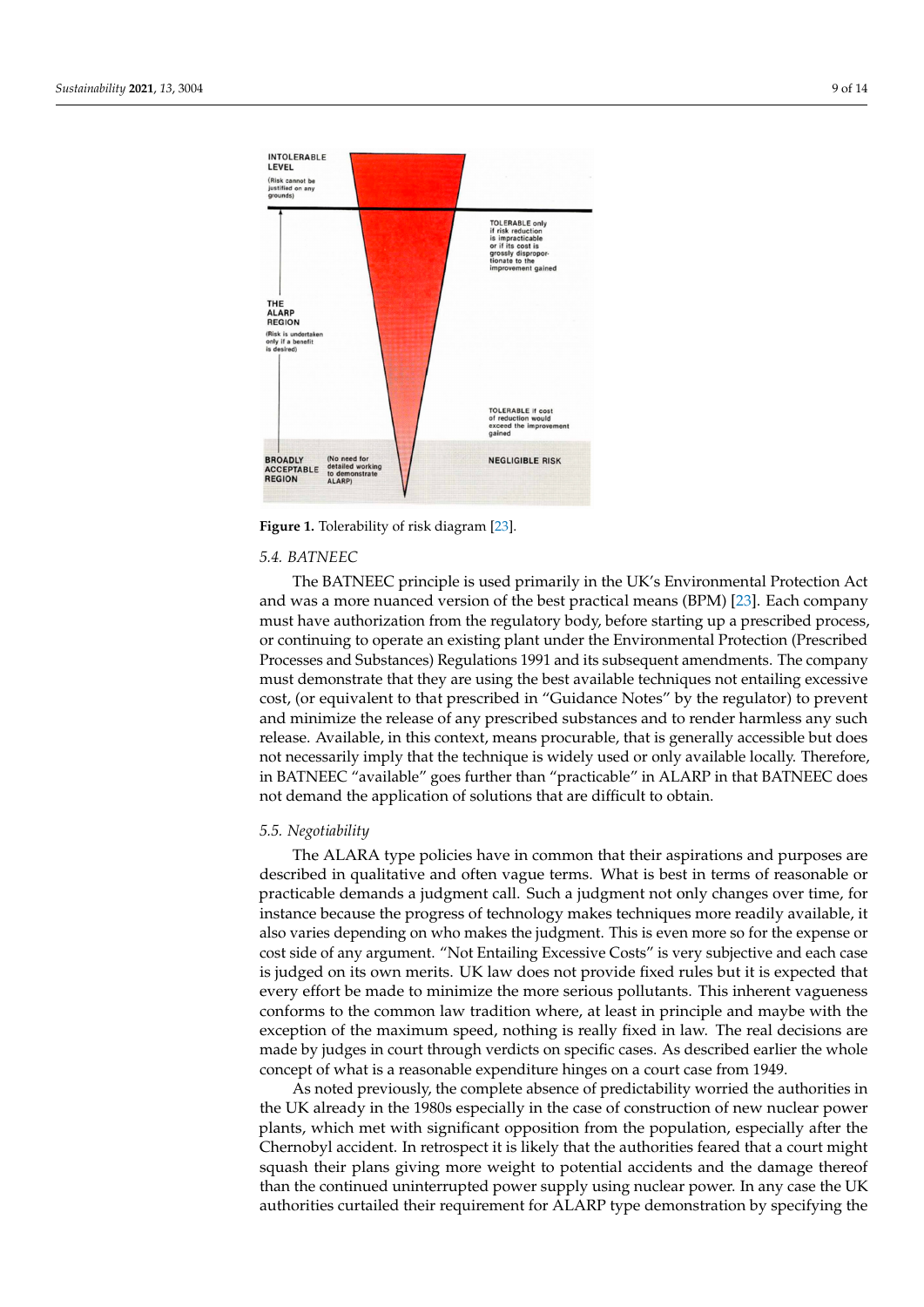boundaries of the negligible and the unacceptable. Only between these boundaries ALARP considerations would be applicable in the regulatory context. This does not mean that reasonably practicable risk reductions cannot be achieved within the negligible region, just that the authorities did not seek such demonstration. In the first version of "Tolerability of risk from nuclear power stations" only individual risk was considered [\[24\]](#page-13-4). Additionally, in risk criteria for land-use planning in the vicinity of major industrial hazards guidance was given on individual risk only. Setting standards for societal risk was deemed problematic. In 1992, in the second version of Tolerability of Risk from Nuclear Power Stations, HSE (Heath and Safety Executive) provided notional limits for societal risk based on a study on risk from transportation of explosives through ports [\[25\]](#page-13-5), but HSE explicitly expressed its preference for a judgmental approach. As can be seen from the first report of the Advisory committee on Major Hazards [\[26\]](#page-13-6), the idea of limiting the frequency of accidents was inspired by the Netherlands approach of designing sea defenses, which were based on the expected frequencies of certain high sea levels. In any case it is apparent from the documents that HSE considered certain risks to be broadly acceptable and the risk of nuclear power plants was among them.

As of 2005, the UK Health and Safety Executive revised the Safety Case Regulations and clarified the role of quantified risk assessment (QRA), within the safety case. The specific requirement to use "suitable and sufficient" QRA within the safety case was removed and the demonstration requirements focused not simply on ALARP but on the broader regulatory requirements, which were then fully in place to support the safety case requirements. In effect, rather than an abstract requirement simply to demonstrate major hazard risks are ALARP, the duty holder became required to demonstrate how the law is being complied with. The supporting legislation contained all the necessary requirements, which, if fully complied with, would ensure the installation is being operated safely.

#### *5.6. Predictability*

The problem that remains is that the status of numerical limits is vague and therefore the decision to be expected on a particular risk problem, is highly unpredictable both for the public and for industry. Everything is open for negotiation and also can be renegotiated after a decision has been made. This means that nothing is ever final and procedures always involve lengthy negotiations.

As advantage of the ALARP approach over an approach with fixed limits is often stated that ALARP provides a dynamic downward force on risk [\[27\]](#page-13-7). There is an implicit assumption that risks are only taken for a reason, and that this reason is legitimate. However societal pressure may turn the ALARA principle around to mean as large as regulators allow [\[16\]](#page-12-14) providing a dynamic upward force only to be stopped by some form of legal limitation.

For legacy risks the ALARP principle is a convenient approach. It provides the escape that "what is done is done". If it is impracticable to reduce the risk it can be allowed, and the practicability or the absence thereof is a situational and temporal judgment call.

#### **6. Discourse**

An alternative for a generally applicable policy approach is a case-by-case approach. The merits, costs, benefits, and all other relevant aspects of a decision are discussed with every stakeholder identified until a decision is made [\[27\]](#page-13-7). This discourse approach usually is reserved for complex, ambiguous problems, but in principle it is applicable to all problems and decisions.

A precondition for a successful application of the discourse approach is that parties have the intention to arrive at a decision and are prepared to at some point accept the result of the process. Given the uncertainty and unpredictability of the result such a commitment is often difficult to get. A discourse process also requires that stakeholders can trust each other. In the decades of discussions about further extensions of the airport near Amsterdam focus groups and joint committees were short lived, because the population found out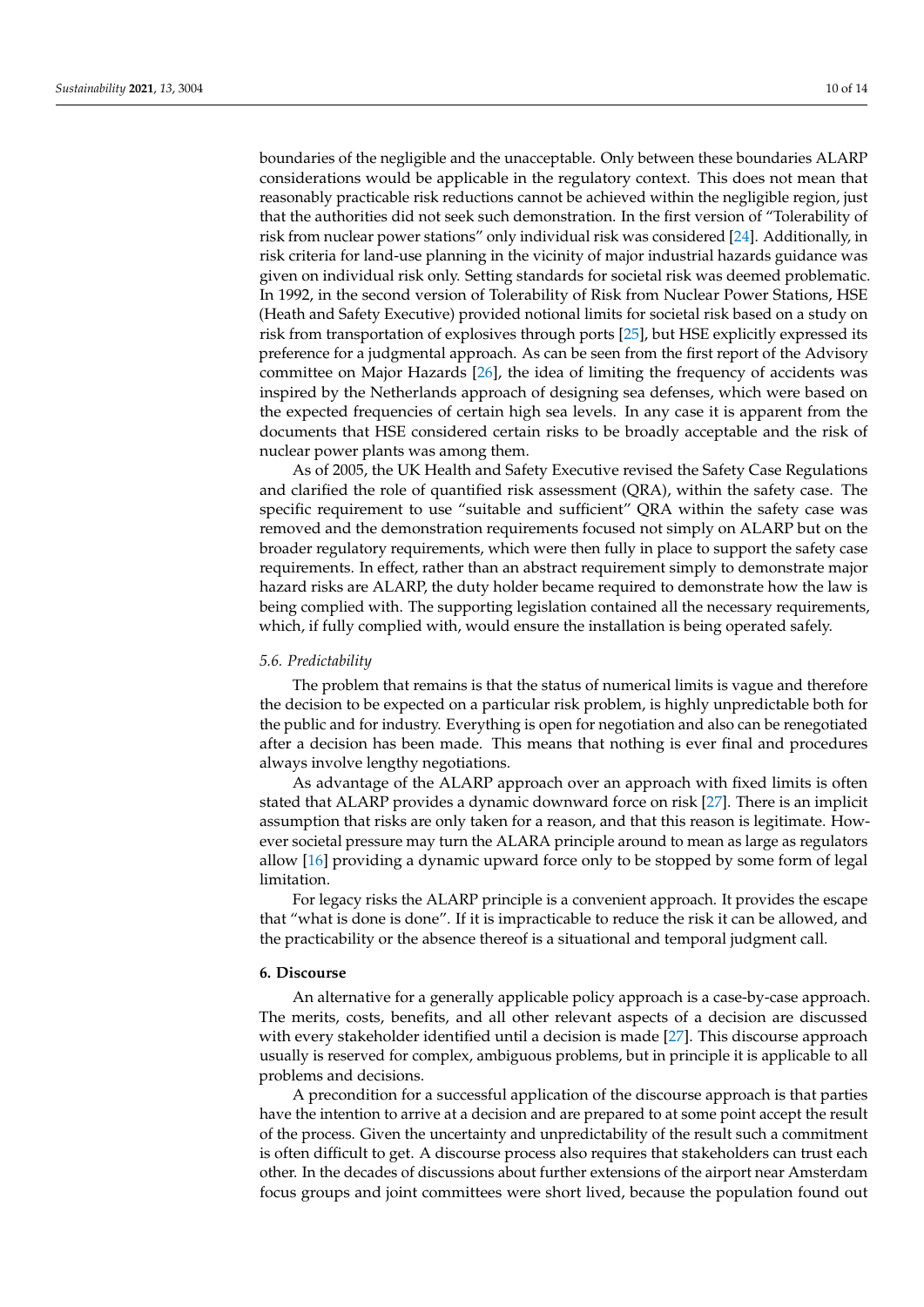again and again that the authorities had already agreed with the airport to allow the extension and that the discourse was just meant to sell the decision [\[28\]](#page-13-8). These conditions put demands on the maintenance of correspondence between the various stakeholders before any discussion arises. It should be noted that these stakeholders often are involved in other discussions. The question whether the public trusts the government is a profound one. Interestingly, even if the population expresses mistrust in a government it might vote for their return at the next election. Therefore maintaining good, trusting relationships is a balancing act that has to be upheld over a long time and over many subjects, but is necessary for successfully finding an accepted solution for a future really sticky problem.

The alternative is that parties do not agree and the party with the most—political power makes the decision go its way. That may solve the problem in the short run, but experience tells that the discussion then never goes away and the problem lingers on until the next time the discussion heats up again.

#### **7. Legacy Risks**

The discourse approach is especially suitable for legacy risks, especially when they are associated with large infrastructures, without which essential societal services such as electricity cannot be delivered. The discussion about these risks does not arise when the risks are generally accepted. The discussion arises because one of the stakeholders, be it the authorities, the corporation that owns or operates the infrastructure, or the public, finds out that there is a legacy risk that is larger than expected and would according to present standards, general opinion, or even the risk appetite of the corporation be deemed unacceptable.

There are decisions in the past that even at the time they were taken were misguided or even against the rule of law. However, these are exceptions. The introduction of DDT to kill off insects and especially the malaria mosquito was logical, legitimate, and had huge benefits at the time the decision was made. That, in the long run the collateral damage of building up harmful concentrations of the pesticide in higher organisms, mammals and humans would become apparent, could not be expected. Now that it is apparent, it proves impossible to ban the use of DDT globally and thus the discussion between those who are of the opinion that DDT cannot be missed to protect their crops and their health and those who are of the opinion that the collateral damage is serious to the extent that the costs exceed the benefits continues.

Similarly, infrastructure was costly at the time it was constructed. There is no reason to assume that the benefits exceeded the risks—as they were known at the time—and the costs. There is also no reason to assume that the risks were not acceptable at the time and given the fact that the infrastructure exists the risks were accepted generally, even if there was opposition at the time.

However, unknown risks may become known and risk may increase. Climate change and the associated increase in torrential rain and sea level rise may change the risks of high water and flooding. Additionally, the size of the potential damage may rise. The population behind the dykes in the Netherlands was 10 million in 1953, when the first decision on the height was made. Today it is 17 million. The increase in the value of the assets is even larger. Therefore the acceptability of the risks is periodically evaluated, and the costs and benefits of additional provisions. Where necessary, new works are put in place [\[14](#page-12-12)[,29](#page-13-9)[–31\]](#page-13-10).

There is also the possibility that retrofitting an existing legacy facility to account for a recently discovered risk or a recent change in the magnitude of a previously known risk, might create a new risk that is difficult to quantify and is not necessarily of the same type as the risk that the retrofit accounts for. Such a situation might exist where civil works to improve river or canal discharge capacity can introduce new geotechnical risks in the foundation of the new discharge structure.

When these infrastructures are unique as is the case with hydropower dams, there also is no specific frame of reference to assess what level of risks are accepted elsewhere or earlier,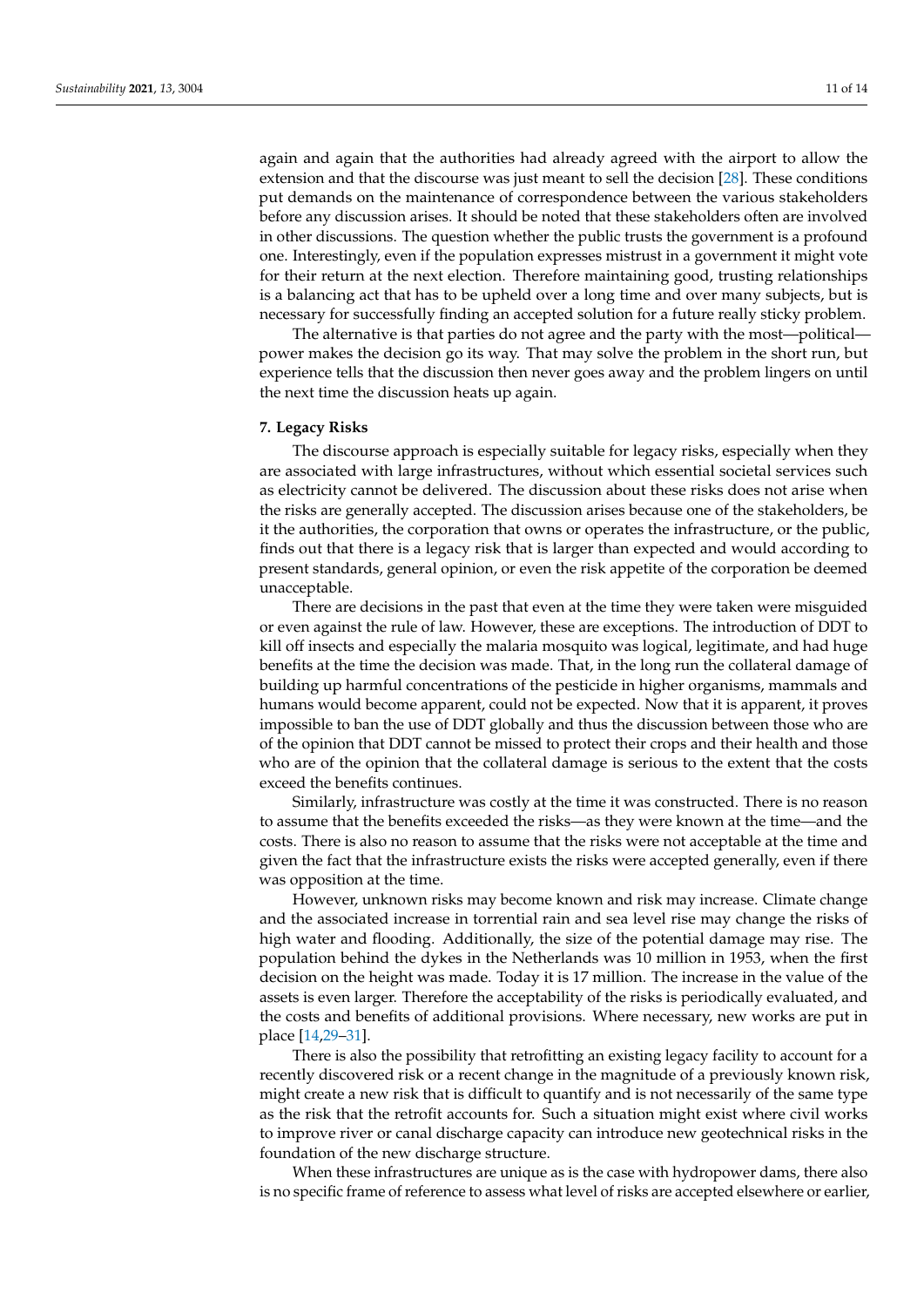with similar structures, such as is possible with industrial installations handling hazardous chemicals. If moreover it is discovered that in the vicinity of these structures generally accepted levels of risks for the population are exceeded the situation gets really problematic.

#### **8. Conclusions**

Legacy risks from infrastructures and industrial installations often reveal themselves when a potential for failure has been discovered much later than at the stage of the design and construction of a structure. In which case, there might already be a problem with the legacy installation, or even a crisis, without having had an accident. When the hazard cannot be taken away, the question arises as to how much effort, if any, should be spent on improving the situation. In this paper we considered the usefulness of the three archetypical approaches to this problem: setting a standard, the ALARP approach and a case-by-case discourse approach.

Setting standards or acceptable levels of risk gives certainty to entrepreneurs and the population alike, of what is allowed under the law and what is not. This makes processes such as applying and approving a permit largely predictable and gives all parties the legal certainty that forms one of the corner stones of the Roman law system. It would be desirable if a legacy risk can be adapted to contemporary standards with reasonable effort and expenditure or even if the risk can be taken away, but more often than not the risk cannot be taken away or reduced in a cost-effective way.

Many countries—especially those who have a common law system—have a policy that can be characterized by some form of as low as reasonably practicable (ALARP). In this realm there are more acronyms such as ALAP, ALARA, SFAIRP, BPM, BTM, and BATNEEC. Although they are generally thought of meaning the same thing, the differences are not just linguistic. ALARP is the acronym used worldwide for this principle. However, the original British formulation reads so far as is reasonably practicable (SFAIRP). In essence, SFAIRP implies that nothing is ever wholly "safe", but there has to be a process whereby duty-holders must show that they are doing whatever they reasonably can to reduce risk, taking into account what is technically possible, what is good practice and what is the cost in money and trouble of doing better. Of course, the SFAIRP approach implies the existence of a powerful, well-informed and challenging regulator. When applied to complex plant, both SFAIRP and ALARP incorporate a dynamic downward thrust, which seeks to ensure that avenues for risk reduction are identified at the design stage and during the plant lifetime, and are undertaken if any increment of risk reduction is both technically feasible and its cost can be justified in terms of the expected reduction in risk. In practice though, large static infrastructures are left alone sometimes for decades and the downward thrust for risk, which can be applied to new developments, may not have applied to legacy infrastructures with the result that legacy risks are rarely spontaneously addressed.

An alternative for a generally applicable policy approach is a case-by-case approach. The merits, costs, benefits, and all other relevant aspects of a decision are discussed with every stakeholder identified until a decision is made. This discourse approach usually is reserved for complex, ambiguous problems, but in principle it is applicable to all problems and decisions. A precondition for a successful application of the discourse approach is that parties have the intention to arrive at a decision and are prepared to at some point accept the result of the process. The discourse approach is especially suitable for legacy risks, especially when they are associated with large infrastructures, without which essential societal services such as electricity cannot be delivered. The discussion about these risks does not arise when the risks are generally accepted. The discussion arises because one of the stakeholders, be it the authorities, the corporation that owns or operates the infrastructure or the public, finds out that there is a legacy risk that is larger than expected and would according to present standards, general opinion, or even the risk appetite of the corporation be deemed unacceptable. Unknown risks may become known and risk may increase. When these infrastructures are unique there also is no specific frame of reference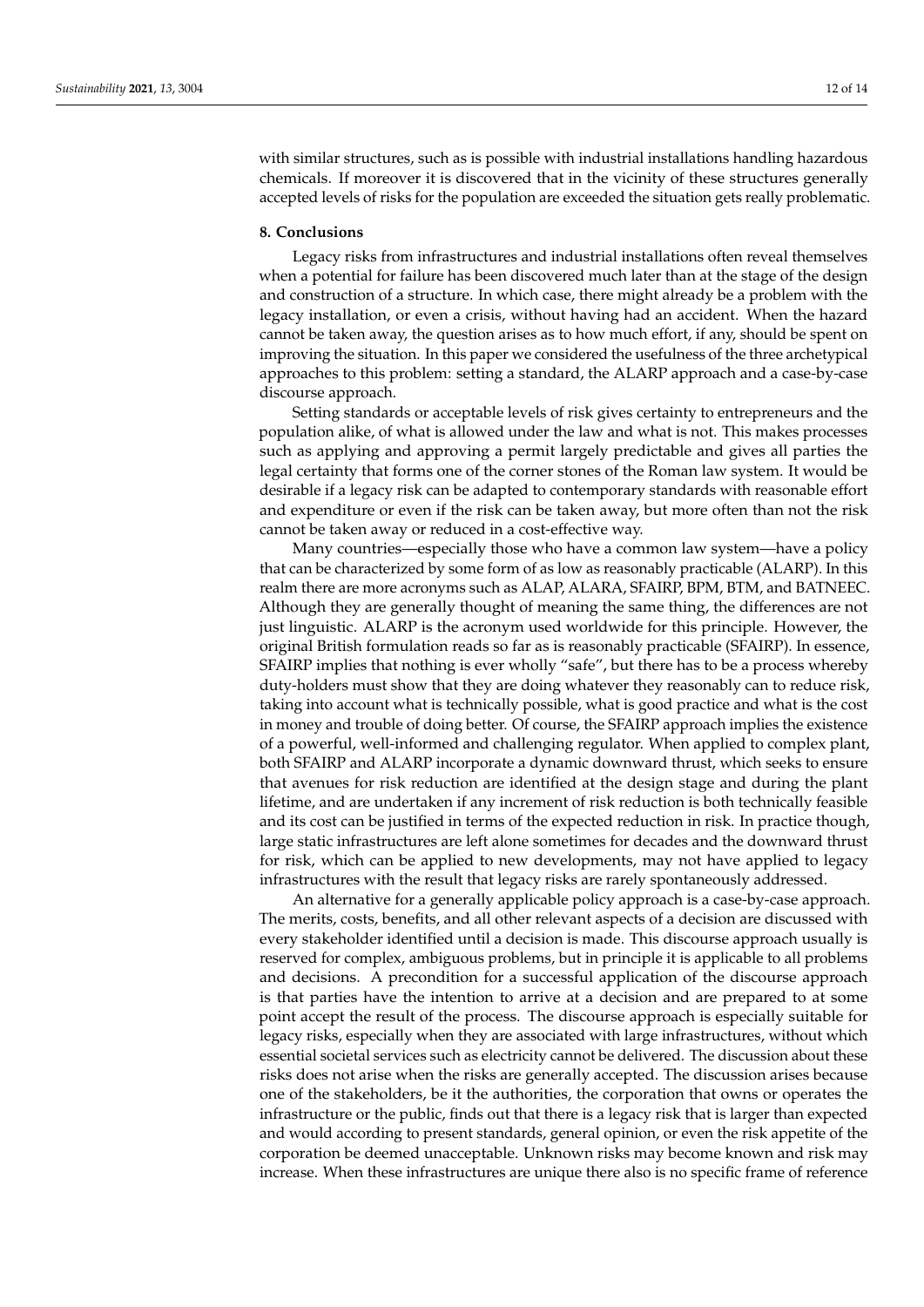to assess what level of risks are accepted elsewhere or earlier, with similar structures, such as is possible with industrial installations handling hazardous chemicals.

Therefore in conclusion the only available solution to persistent legacy risk problems seems to be to have a thorough discussion with all relevant stakeholders until an agreement is in some way found. Although the result may not really satisfy all parties concerned, when a solution is found it is in the spirit of ALARP: the best reasonable solution available given the circumstances.

**Author Contributions:** Writing: All authors. All authors have read and agreed to the published version of the manuscript.

**Funding:** This research received no external funding.

**Informed Consent Statement:** Not applicable.

**Data Availability Statement:** Data sharing not applicable.

**Acknowledgments:** The material of SFAIRP, ALARP and ToR benefited from the advice provided to the 2nd Author by J.D. Rimington, the former Director General of the UK Health and Safety Executive who led the development of the Tolerability of Risk approach.

**Conflicts of Interest:** The authors declare no conflict of interest.

#### **References**

- <span id="page-12-0"></span>1. Renn, O. *Risk Governance: Coping with Uncertainty in a Complex World*; Earthscan: New York, NY, USA, 2008; ISBN 9781844072927.
- <span id="page-12-1"></span>2. Bottelberghs, B. Risk analysis and safety policy developments in the Netherlands. *J. Hazard. Mater.* **2000**, *71*, 59–84. [\[CrossRef\]](http://doi.org/10.1016/S0304-3894(99)00072-2)
- 3. Ale, B.J.M. Risk analysis and risk policy in the Netherlands and the EEC. *J. Loss Prev. Process Ind.* **1991**, *4*, 58–64. [\[CrossRef\]](http://doi.org/10.1016/0950-4230(91)80008-I)
- <span id="page-12-2"></span>4. Ale, B.J.M. Dealing with risks of fixed installations in the Netherlands. *Cryogenics* **1993**, *33*, 762. [\[CrossRef\]](http://doi.org/10.1016/0011-2275(93)90184-P)
- <span id="page-12-3"></span>5. Ten Brinke, W.B.M.; Bannink, B.A. *Risico's in Bedijkte Termen, een Thematische Evaluatie van Het Nederlandse Veiligheidsbeleid Tegen Overstromen. (Dutch Dikes and Risk Hikes. A Thematic Policy Evaluation of Risks of Flooding in the Netherlands)*; RIVM rapport 500799002; RIVM National Institute for Public Health and the Environment: Amsterdam, The Netherlands, 2004.
- <span id="page-12-4"></span>6. Yska, D. Van Deltacommissie tot Deltacommissie: De rol van Adviescommissies in de Besluitvorming over Veiligheidsnormen voor Hoogwaterbescherming. Master's Thesis, University of Twente, Enschede, The Netherlands, 2009.
- <span id="page-12-5"></span>7. Jonkman, S.N. Loss of Life Estimation in Flood Risk Assessment, Theory and Applications. Ph.D. Thesis, Technische Universiteit Delf, Delft, The Netherlands, 2007.
- <span id="page-12-6"></span>8. Council of the European Union. *Council Directive 82/501/EEC of 24 June 1982 on the Major-Accident Hazards of Certain Industrial Activities*; 87/216/EEG (Pb EG 1987, L85) ("Seveso directive"); Council of the European Union: Strasbourg, France; Brussels, Belgium, 1982.
- <span id="page-12-7"></span>9. Council of the European Union. *Directive 2012/18/EU of the European Parliament and of the Council of 4 July 2012 on the Control of Major-Accident Hazards Involving Dangerous Substances, Amending and Subsequently Repealing COUNCIL Directive 96/82/EC Text with EEA Relevance*; Council of the European Union: Strasbourg, France; Brussels, Belgium, 2012.
- <span id="page-12-8"></span>10. Tweede Kamer. *Omgaan met Risico's Vergaderjaar 1988–1989; (Premises for Risk Management Session 1988–1989)*; Tweede Kamer: Amsterdam, The Netherlands, 1988; p. 21137.
- <span id="page-12-9"></span>11. Tweede Kamer. *Indicatief Meerjarenprogramma Milieubeheer 1986–1990*; Tweede Kamer: Amsterdam, The Netherlands, 1986; pp. 166–167.
- <span id="page-12-10"></span>12. Integrale Nota LPG. *Tweede Kamer der Staten Generaal, Vergaderjaar 1983–1984*; SDU: Den Haag, The Netherlands, 1983; pp. 1–2.
- <span id="page-12-11"></span>13. Wijbenga, J.H.A.; Lambeek, J.J.P.; Mosselman, E.; Nieuwkamer, R.L.J.; Passchier, R.H. *Toetsing Uitgangspunten Rivierdijkversterkingen*; Delft University of Technology: Delft, The Netherlands, 1993.
- <span id="page-12-12"></span>14. Ministerie van Infrastructuur. *Letter of 26 april 2013, Ministerie van Infrastructuur IENM/BSK 2013/19920*; Ministerie van Infrastructuur: The Hague, The Netherlands, 2013.
- <span id="page-12-13"></span>15. Tweede Kamer. *Tweede Kamer der Staten-Generaal Vergaderjaar 2011–2012; Nr 27 625 Waterbeleid, Nr. 262 Motie Van de Leden Van Veldhoven en Lucas Voorgesteld*; Tweede Kamer: Amsterdam, The Netherlands, 2012.
- <span id="page-12-14"></span>16. Ale, B.J.M. Tolerable or Acceptable: A comparison of risk regulation in the UK and in the Netherlands. *Risk Anal.* **2005**, *25*, 231–241. [\[CrossRef\]](http://doi.org/10.1111/j.1539-6924.2005.00585.x) [\[PubMed\]](http://www.ncbi.nlm.nih.gov/pubmed/15876200)
- <span id="page-12-15"></span>17. International Standard EN ISO 14971-2012. Available online: [http://www.bonnier.net.cn/download/d\\_20170814141318.PDF](http://www.bonnier.net.cn/download/d_20170814141318.PDF) (accessed on 8 March 2021).
- <span id="page-12-16"></span>18. Primum Non Nocere. Available online: [https://en.wikipedia.org/wiki/Primum\\_non\\_nocere](https://en.wikipedia.org/wiki/Primum_non_nocere) (accessed on 13 January 2021).
- <span id="page-12-17"></span>19. Hill, M. The role of the British alkali and clean air inspectorate. In *International Comparisons in Implementing Pollution Laws*; Springer: Berlin/Heidelberg, Germany, 1983; pp. 87–106.